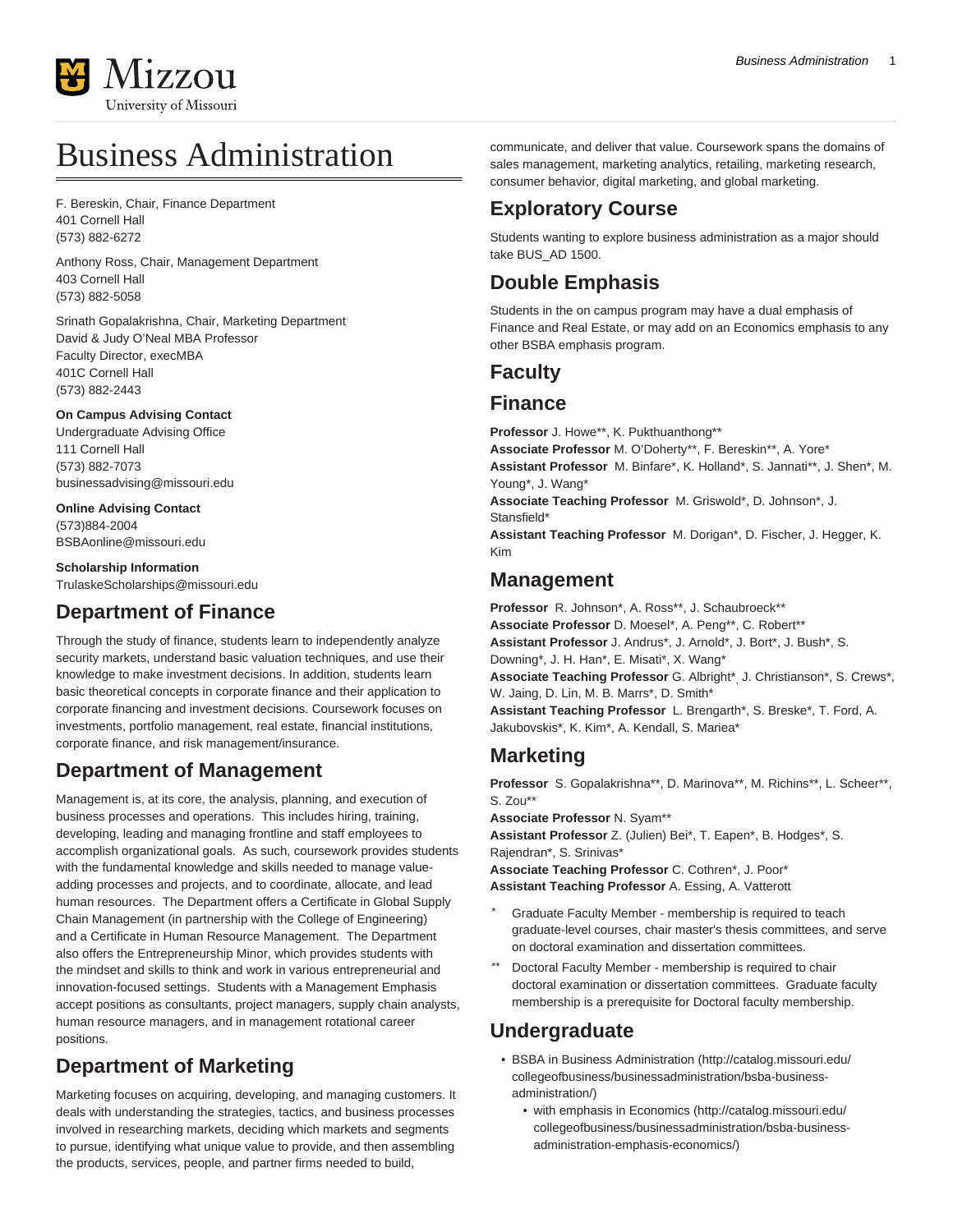

- 
- [with emphasis in Finance and Banking \(http://](http://catalog.missouri.edu/collegeofbusiness/businessadministration/bsba-business-administration-emphasis-finance-banking/) [catalog.missouri.edu/collegeofbusiness/businessadministration/](http://catalog.missouri.edu/collegeofbusiness/businessadministration/bsba-business-administration-emphasis-finance-banking/) [bsba-business-administration-emphasis-finance-banking/](http://catalog.missouri.edu/collegeofbusiness/businessadministration/bsba-business-administration-emphasis-finance-banking/))
- [with emphasis in Real Estate](http://catalog.missouri.edu/collegeofbusiness/businessadministration/bsba-business-administration-emphasis-real-estate/) ([http://catalog.missouri.edu/](http://catalog.missouri.edu/collegeofbusiness/businessadministration/bsba-business-administration-emphasis-real-estate/) [collegeofbusiness/businessadministration/bsba-business](http://catalog.missouri.edu/collegeofbusiness/businessadministration/bsba-business-administration-emphasis-real-estate/)[administration-emphasis-real-estate/](http://catalog.missouri.edu/collegeofbusiness/businessadministration/bsba-business-administration-emphasis-real-estate/))
- [with emphasis in Management](http://catalog.missouri.edu/collegeofbusiness/businessadministration/bsba-business-administration-emphasis-management/) ([http://catalog.missouri.edu/](http://catalog.missouri.edu/collegeofbusiness/businessadministration/bsba-business-administration-emphasis-management/) [collegeofbusiness/businessadministration/bsba-business](http://catalog.missouri.edu/collegeofbusiness/businessadministration/bsba-business-administration-emphasis-management/)[administration-emphasis-management/](http://catalog.missouri.edu/collegeofbusiness/businessadministration/bsba-business-administration-emphasis-management/))
- [with emphasis in Marketing](http://catalog.missouri.edu/collegeofbusiness/businessadministration/bsba-business-administration-emphasis-marketing/) [\(http://catalog.missouri.edu/](http://catalog.missouri.edu/collegeofbusiness/businessadministration/bsba-business-administration-emphasis-marketing/) [collegeofbusiness/businessadministration/bsba-business](http://catalog.missouri.edu/collegeofbusiness/businessadministration/bsba-business-administration-emphasis-marketing/)[administration-emphasis-marketing/\)](http://catalog.missouri.edu/collegeofbusiness/businessadministration/bsba-business-administration-emphasis-marketing/)
- [with emphasis in International Business Economics](http://catalog.missouri.edu/collegeofbusiness/businessadministration/bsba-business-administration-emphasis-international-business-economics/) [\(http://](http://catalog.missouri.edu/collegeofbusiness/businessadministration/bsba-business-administration-emphasis-international-business-economics/) [catalog.missouri.edu/collegeofbusiness/businessadministration/](http://catalog.missouri.edu/collegeofbusiness/businessadministration/bsba-business-administration-emphasis-international-business-economics/) [bsba-business-administration-emphasis-international-business](http://catalog.missouri.edu/collegeofbusiness/businessadministration/bsba-business-administration-emphasis-international-business-economics/)[economics/](http://catalog.missouri.edu/collegeofbusiness/businessadministration/bsba-business-administration-emphasis-international-business-economics/))
- [with emphasis in International Business Finance](http://catalog.missouri.edu/collegeofbusiness/businessadministration/bsba-business-administration-emphasis-international-business-finance/) ([http://](http://catalog.missouri.edu/collegeofbusiness/businessadministration/bsba-business-administration-emphasis-international-business-finance/) [catalog.missouri.edu/collegeofbusiness/businessadministration/](http://catalog.missouri.edu/collegeofbusiness/businessadministration/bsba-business-administration-emphasis-international-business-finance/) [bsba-business-administration-emphasis-international-business](http://catalog.missouri.edu/collegeofbusiness/businessadministration/bsba-business-administration-emphasis-international-business-finance/)[finance/](http://catalog.missouri.edu/collegeofbusiness/businessadministration/bsba-business-administration-emphasis-international-business-finance/))
- [with emphasis in International Business Management](http://catalog.missouri.edu/collegeofbusiness/businessadministration/bsba-business-administration-emphasis-international-business-management/) ([http://](http://catalog.missouri.edu/collegeofbusiness/businessadministration/bsba-business-administration-emphasis-international-business-management/) [catalog.missouri.edu/collegeofbusiness/businessadministration/](http://catalog.missouri.edu/collegeofbusiness/businessadministration/bsba-business-administration-emphasis-international-business-management/) [bsba-business-administration-emphasis-international-business](http://catalog.missouri.edu/collegeofbusiness/businessadministration/bsba-business-administration-emphasis-international-business-management/)[management/\)](http://catalog.missouri.edu/collegeofbusiness/businessadministration/bsba-business-administration-emphasis-international-business-management/)
- [with emphasis in International Business Marketing](http://catalog.missouri.edu/collegeofbusiness/businessadministration/bsba-business-administration-emphasis-international-business-marketing/) [\(http://](http://catalog.missouri.edu/collegeofbusiness/businessadministration/bsba-business-administration-emphasis-international-business-marketing/) [catalog.missouri.edu/collegeofbusiness/businessadministration/](http://catalog.missouri.edu/collegeofbusiness/businessadministration/bsba-business-administration-emphasis-international-business-marketing/) [bsba-business-administration-emphasis-international-business](http://catalog.missouri.edu/collegeofbusiness/businessadministration/bsba-business-administration-emphasis-international-business-marketing/)[marketing/](http://catalog.missouri.edu/collegeofbusiness/businessadministration/bsba-business-administration-emphasis-international-business-marketing/))

# **Trulaske EDGE (Professional EDGE)**

In addition to completing required coursework to earn a Bachelor of Science, Business Administration degree, students must fulfill the requirements of the Trulaske EDGE. The goal of the Trulaske EDGE is to offer opportunities to all BSBA and Accounting students to develop core competencies and values necessary for success in their professional careers.

As a graduation requirement, the program is comprised of the following:

- Completion of designated professional activities to acquire points for admission to the upper level. Once admitted to the upper level, students will continue to earn points to meet the graduation requirements. Specific activities may be required.
- Completion of BUS\_AD 3500 once admitted to the upper level. BUS\_AD 3500 must be completed in residence.
- Completion of BUS\_AD 4500 once admitted to the upper level. This will include completion of a professional level internship/ practicum experience. Practicums can be completed over a summer or semester-long period of time (intersession assignments will not meet the Trulaske EDGE requirement). Students must seek final approval of their internship/practicum experience from the Trulaske EDGE Office before beginning the assignment. BUS\_AD 4500 must be completed in residence.

If a student fails to meet the requirements of the Trulaske EDGE at either the lower or upper levels, the student will not be allowed to continue in or graduate from the Trulaske College of Business.

### **Trulaske EDGE Graduation Requirement**

- The student must earn a minimum of 100 EDGE points at the lower level by the end of the semester they apply for admittance to the upper level. Once admitted, students must earn a total of 200 EDGE points by the end of their final semester to meet the graduation requirement. Specific activities and workshops may be required.
- The student must earn a C- (or higher) in BUS\_AD 3500 to satisfy the requirement.
- BUS\_AD 4500 is graded as Satisfactory/Unsatisfactory. Students must complete practicum course to a satisfactory level of 70% or greater to receive a passing grade for the course.

# **Admission to the Business Administration Program**

### **Capacity Limitations (On Campus Program Only)**

Admission into the upper-level Bachelor of Science in Business Administration (BSBA), or International Business (BSBA) degree program is highly competitive, because enrollment is limited. Each of the individual emphasis areas (Economics, Finance and Banking, Management, Marketing or Real Estate) has its own capacity limitation. Students who have earned a 3.4 minimum UM cumulative GPA or higher will be guaranteed admission to the upper level emphasis area of their choice. Other students with at least a 2.6 minimum UM cumulative GPA will be admitted on a space available basis.

# **Pre-Professional Information**

To apply to the upper-level BSBA (and a related emphasis area program, if an on campus student), a student must have at least a UM Cumulative GPA of a 2.6 (does not guarantee admission to Upper Level), and meet the Trulaske EDGE requirements. A student must be admitted by the semester after the 60th credit hour is earned. The following courses must be among the credits completed or in progress at the time of application.

| ACCTCY 2036        | Accounting I                                                       | 3       |
|--------------------|--------------------------------------------------------------------|---------|
| or ACCTCY 2026     | Accounting I                                                       |         |
| or ACCTCY 2136H    | Honors Accounting I                                                |         |
| ACCTCY 2037        | Accounting II                                                      | 3       |
| or ACCTCY 2027     | <b>Accounting II</b>                                               |         |
| or ACCTCY 2137H    | <b>Honors Accounting II</b>                                        |         |
| ACCTCY 2258        | Computer-Based Data Systems                                        | 3       |
| or CMP_SC 1050     | Algorithm Design and Programming I                                 |         |
| or INFOTC 1040     | Introduction to Problem Solving and Programming                    |         |
| <b>BUS AD 1500</b> | Foundations of Business and<br>Professional Development Principles | 3       |
| ECONOM 1014        | Principles of Microeconomics                                       | $3 - 5$ |
| or ECONOM 1000     | General Economics for Journalists                                  |         |
| or ECONOM 1014H    | Principles of Microeconomics-Honors                                |         |
| or ECONOM 1051H    | General Economics - Honors                                         |         |
| ECONOM 1015        | Principles of Macroeconomics                                       | 3       |
| or ECONOM 1015H    | Principles of Macroeconomics - Honors                              |         |
| ENGLSH 1000        | Writing and Rhetoric <sup>+</sup>                                  | 3       |
| <b>MATH 1100</b>   | College Algebra <sup>+</sup>                                       | 3       |
| <b>MATH 1300</b>   | Finite Mathematics <sup>#</sup>                                    | 3       |
| <b>MATH 1500</b>   | Analytic Geometry and Calculus I <sup>+</sup>                      |         |
| <b>MATH 1400</b>   | Calculus for Social and Life Sciences I                            | 3       |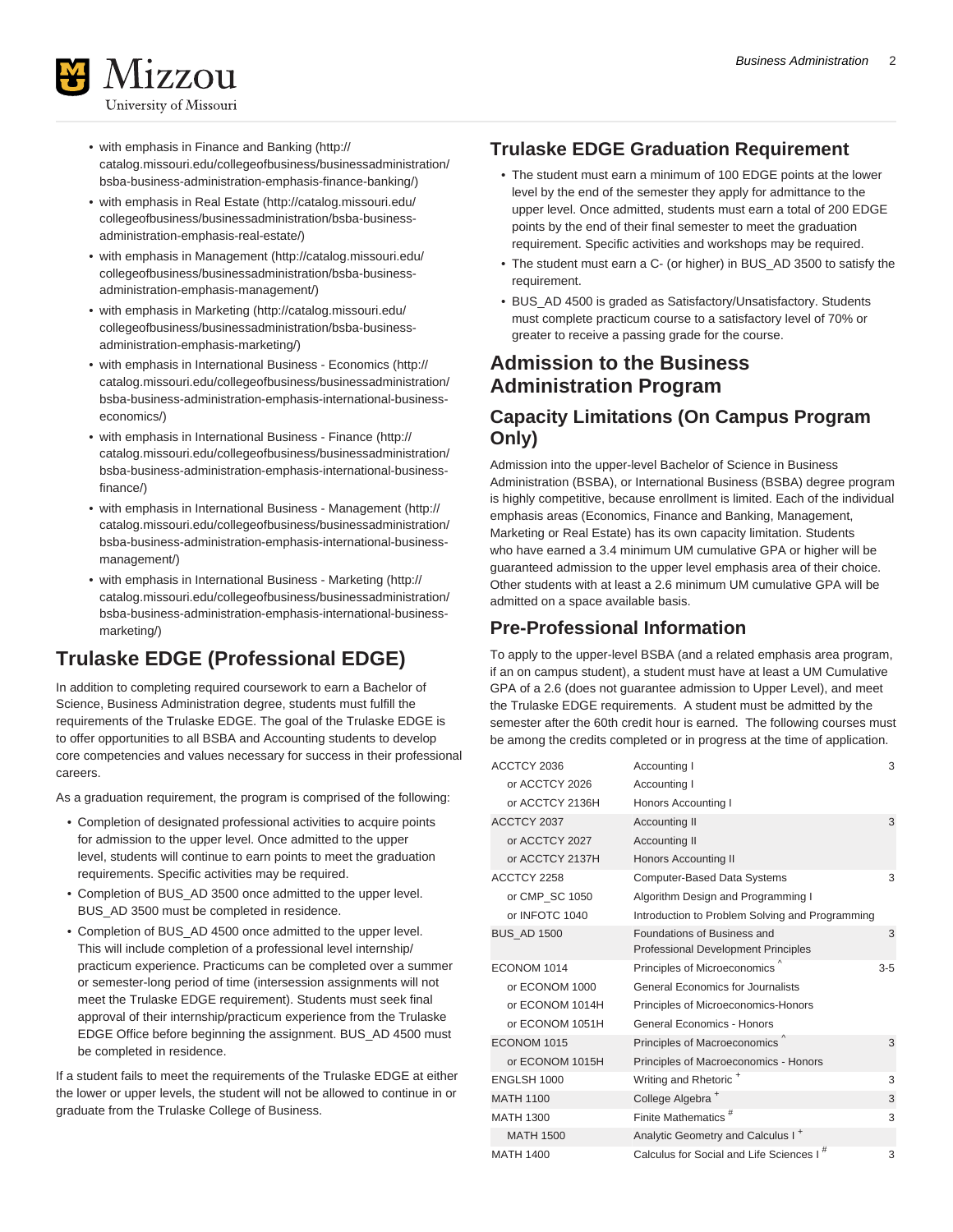

University of Missouri

|  | <b>MATH 1500</b> | Analytic Geometry and Calculus I <sup>+</sup>                |   |
|--|------------------|--------------------------------------------------------------|---|
|  | <b>STAT 2500</b> | Introduction to Probability and Statistics<br>$\mathsf{I}^+$ | 3 |
|  | or STAT 1200     | Introductory Statistical Reasoning <sup>+</sup>              |   |
|  | and STAT 2200    | and Introductory Statistical Methods <sup>+</sup>            |   |
|  | or STAT 1300     | Elementary Statistics <sup>+</sup>                           |   |
|  | or STAT 1400     | Elementary Statistics for Life Science <sup>+</sup>          |   |
|  | and STAT 2200    | and Introductory Statistical Methods <sup>+</sup>            |   |
|  | or ESC PS 4170   | Introduction to Applied Statistics <sup>+</sup>              |   |
|  | and STAT 2200    | and Introductory Statistical Methods <sup>+</sup>            |   |
|  | or STAT 4710     | Introduction to Mathematical Statistics <sup>+</sup>         |   |
|  | or STAT 2530     | Statistical Methods in Natural Resources<br>$\ddot{}$        |   |

- ECONOM 1051H OR ECONOM 1000 may be taken in place of ECONOM 1014 and ECONOM 1015.
- # Needs grade of C- or better in MATH 1300 or MATH 1400
- + Needs grade of C- or better in ENGLSH 1000, MATH 1100, and STAT 2500.

# **Admission to BSBA Degree and Emphasis Areas**

In addition to meeting the previous requirements, students are admitted to an upper-level BSBA emphasis area based on UM cumulative grade point average.

On Campus students request an emphasis area when applying to the upper-division BSBA degree program. If the requested emphasis area is at capacity, students who qualify for admission to the upperdivision BSBA degree program are given the opportunity to choose another emphasis area. Online students do not select an emphasis area. Students are notified by email when they are eligible to apply for upper-level status. Students are admitted to upper level in February and September of each year.

Students who complete 60 credits without gaining admission to an upperlevel BSBA emphasis area will not be eligible to re-enroll in the Trulaske College of Business, and should meet with an Academic Advisor in the Undergraduate Advising Office to discuss their options.

A student may take no more than six credit hours of 3000 or higher business courses (Accounting, Business Administration, Finance, Economics, Management, or Marketing) off campus. University of Missouri sponsored study abroad courses are excluded from this requirement.

# **Graduate**

- [MBA in Business Administration](http://catalog.missouri.edu/collegeofbusiness/businessadministration/mba-business-administration/) [\(http://catalog.missouri.edu/](http://catalog.missouri.edu/collegeofbusiness/businessadministration/mba-business-administration/) [collegeofbusiness/businessadministration/mba-business](http://catalog.missouri.edu/collegeofbusiness/businessadministration/mba-business-administration/)[administration/](http://catalog.missouri.edu/collegeofbusiness/businessadministration/mba-business-administration/))
- [PhD in Business Administration \(http://catalog.missouri.edu/](http://catalog.missouri.edu/collegeofbusiness/businessadministration/phd-business-administration/) [collegeofbusiness/businessadministration/phd-business](http://catalog.missouri.edu/collegeofbusiness/businessadministration/phd-business-administration/)[administration/](http://catalog.missouri.edu/collegeofbusiness/businessadministration/phd-business-administration/))
	- [with emphasis in Business](http://catalog.missouri.edu/collegeofbusiness/businessadministration/phd-business-administration-emphasis-business/) ([http://catalog.missouri.edu/](http://catalog.missouri.edu/collegeofbusiness/businessadministration/phd-business-administration-emphasis-business/) [collegeofbusiness/businessadministration/phd-business](http://catalog.missouri.edu/collegeofbusiness/businessadministration/phd-business-administration-emphasis-business/)[administration-emphasis-business/](http://catalog.missouri.edu/collegeofbusiness/businessadministration/phd-business-administration-emphasis-business/))

# **About the Crosby MBA (traditional full-time program)**

The 100% online Crosby MBA program is AACSB accredited, nationally recognized, and highly ranked by U.S. News America's Best Graduate Schools, Forbes, Princeton Review, and The Wall Street Journal.

Through the Crosby MBA program, students study a curriculum including business essentials, leadership development, and specialized certificates, preparing them for a variety of career paths. Graduates obtain employment in fields such as financial analysis, investments, banking, human resources, project management, strategy, operations and logistics, marketing, marketing analytics, consulting, and non-profit management.

Factors considered in the admissions decision include work experience, professional internships and/or co-ops, leadership, community involvement and service, quality of undergraduate work (GPA) and rigor of coursework, and a personal interview. A baccalaureate degree in any discipline from an accredited school is required. See the [Crosby MBA](https://business.missouri.edu/apply-now/) [website](https://business.missouri.edu/apply-now/) [\(https://business.missouri.edu/apply-now/](https://business.missouri.edu/apply-now/)) to apply.

### **About the execMBA Program (for working professionals)**

This innovative executive MBA is specifically designed for high achieving professionals seeking a first-rate MBA program that provides flexibility around their work schedules. This is the same renowned degree and the same renowned faculty offered with the Crosby MBA, but is specially designed for executives. Combining face-to-face class time with online delivery for professionals with substantive experience, the 21-month execMBA program will connect you with peers, challenge you in relevant ways, and develop the mind- and skill-set to match today's marketplace.

All applicants to the MU execMBA must have a minimum of 5-7 years of professional work experience, as well as a letter of endorsement from their employer to participate in the program. Other factors considered in admission include undergraduate GPA (a bachelor's degree in any discipline from an accredited school is required), demonstrated leadership experience and a personal statement addressing criteria outlined on the exec MBA website. Interviews by invitation will also be conducted.

# **About the PhD Program**

The [PhD program \(http://catalog.missouri.edu/collegeofbusiness/](http://catalog.missouri.edu/collegeofbusiness/businessadministration/phd-business-administration/) [businessadministration/phd-business-administration/\)](http://catalog.missouri.edu/collegeofbusiness/businessadministration/phd-business-administration/) is designed to prepare graduates for careers as university researchers and teachers or for senior research positions in business or government. The program involves course work and research activities such as literature review and critique, theoretical modeling, research design, empirical analysis and preparation of proposals, presentations, and research papers. Students work with faculty to develop their individual research skills. PhD candidates teach courses in their specialty area, with assistance from faculty. In addition, students are expected to participate in national and regional academic conferences.

# **Program Location: Cornell Hall**

Cornell Hall, a state-of-the-art building, houses the Robert J. Trulaske, Sr. College of Business. It contains labs with over 230 computers with a variety of up-to-date software. The College subscribes to the following online services, databases and software packages: Wharton Research Data Services, Audit Analytics Compustat, CRSP, Datastream/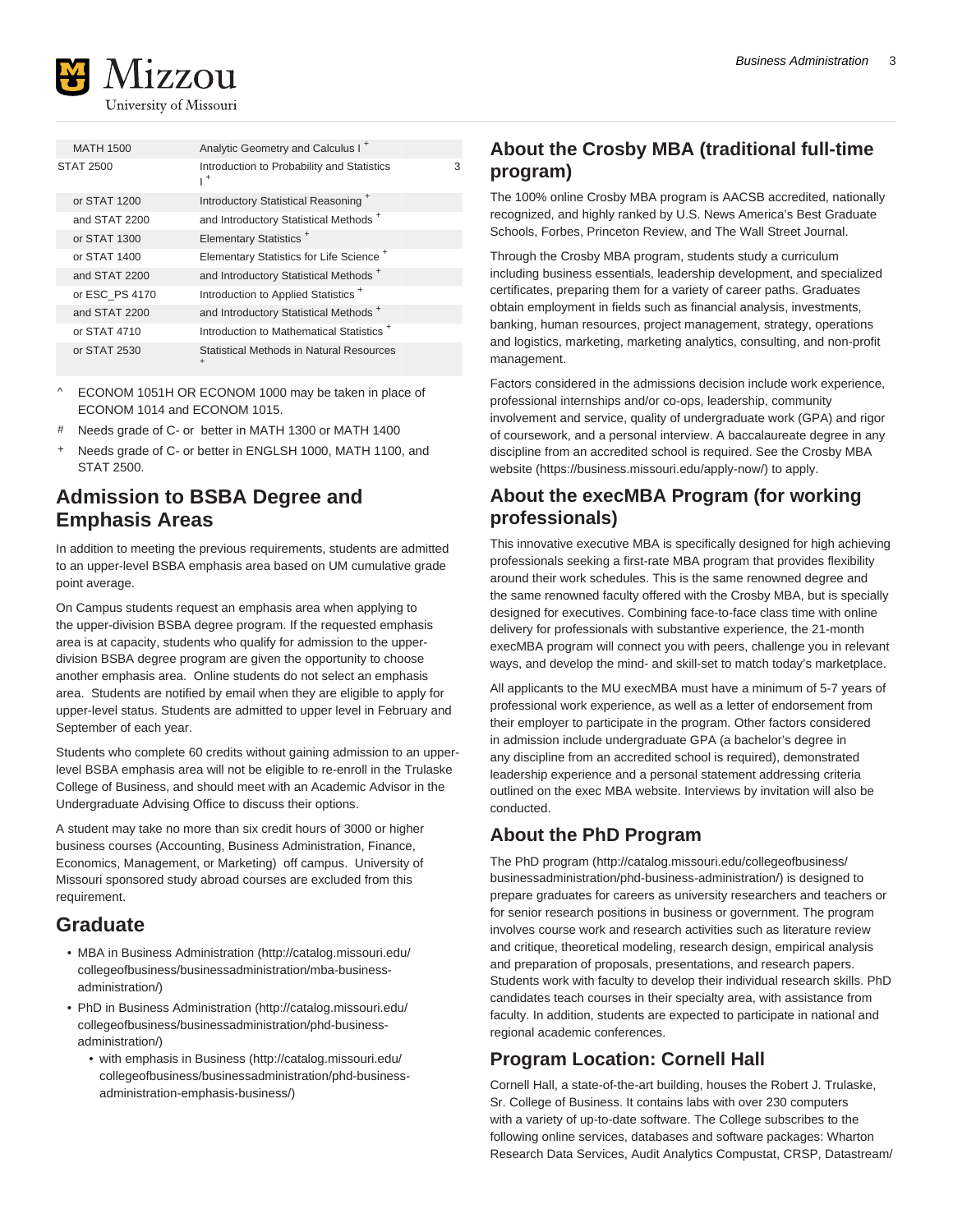

Worldscope, Eventus, I/B/E/S, IRRC, ISSM, Mergent FISD, Mutual Fund Links, SDC Platinum, Thomson Reuters, Stock Trak, and Qualtrics (an online survey system).

#### **BUS\_AD \_0501: College of Business Study Abroad Pre-departure required on-Campus Information Session**

Place holder Course for required per-departure on campus information sessions Zero credit and billing hours No term finalization

#### **Credit Hours**: 0

#### **BUS\_AD 1500: Foundations of Business and Professional Development Principles**

This course will provide students the opportunity to learn how to be successful in the Trulaske College of Business (TCoB) as they prepare for a career in business. Students will be led through an exploration of opportunities in our college as well as their personal strengths and how those strengths match with various business academic and career paths. Further, students will learn competencies that are necessary for both academic and professional success. This course is offered as a component of the college's unique Professional Development Program. Graded on A-F basis only.

#### **Credit Hours**: 3

#### **BUS\_AD 1500H: Foundations of Business and Professional Development Principles - Honors**

This course will provide students the opportunity to learn how to be successful in the Trulaske College of Business (TCoB) as they prepare for a career in business. Students will be led through an exploration of opportunities in our college as well as their personal strengths and how those strengths match with various business academic and career paths. Further, students will learn competencies that are necessary for both academic and professional success. This course is offered as a component of the college's unique Professional Development Program. Graded on A-F basis only.

#### **Credit Hours**: 2

**Prerequisites:** Restricted to freshman and sophomore students during early registration; Honors eligibility required

#### **BUS\_AD 2500: Intermediate Professional Development Principles**

Introduction to Professional Development in Business, will provide students the opportunity to learn about professional interpersonal dynamics - understanding and working with others. Students will learn skills imperative to forming and nurturing professional relationships and will have the opportunity to practice these skills via field experience. Throughout the course, students will continue to develop the professional competencies necessary for career success. This course is offered as a component of the college's unique Professional Development Program. Graded on A-F basis only.

**Credit Hours**: 2 **Prerequisites:** 27 credit hours **Corequisites:** BUS\_AD 1500 or MANGMT 1050

#### **BUS\_AD 2500H: Intermediate Professional Development Principles - Honors**

Introduction to Professional Development in Business, will provide students the opportunity to learn about professional interpersonal dynamics - understanding and working with others. Students will learn skills imperative to forming and nurturing professional relationships and will have the opportunity to practice these skills via field experience. Throughout the course, students will continue to develop the professional competencies necessary for career success. This course is offered as a component of the college's unique Professional Development Program. Graded on A-F basis only.

#### **Credit Hours**: 2

**Prerequisites:** 27 credit hours; Honors eligibility required **Corequisites:** BUS\_AD 1500 or MANGMT 1050

#### **BUS\_AD 3500: Advanced Professional Development Principles**

Provides a discussion of professional competencies important for success as a business professional. Includes the assessment, communication and development of competencies valued by employers. Graded on A-F basis only.

#### **Credit Hours**: 3

**Prerequisites:** Must be a BSBA or ACCT\_BSACC major

#### **BUS\_AD 4500: Professional Development Program - Internship**

This course is designed to help students practice professional core competencies in the workplace. Students will secure a professional-level work experience and apply classroom knowledge and interpersonal skills. This course is a graduation requirement for students seeking the BSBA degree. Graded on S/U basis only.

#### **Credit Hours**: 3

**Prerequisites:** Restricted to Upper Level Business Majors who have had their internship approved by the Professional Development Program

#### **BUS\_AD 7050: MBA Communications Practice**

Special laboratory instruction in oral and written communication skills with an emphasis on business communications.

**Credit Hour**: 1.5

#### **BUS\_AD 7340: Business Ethics and Leadership**

Case studies, discussion, and readings used to integrate critical thinking about ethical issues into business decision. Development and application of ethical decision making frameworks.

#### **Credit Hour**: 1.5

#### **BUS\_AD 8001: Topics in Business Administration**

Selected topics in administration offered on experimental basis.

#### **Credit Hour**: 1-99

**Prerequisites:** instructor's consent

#### **BUS\_AD 8010: MBA Seminar**

Integration of business executives and real world problem solving, career preparation, and professional growth activities. Assignments emphasize teamwork and group productivity. May be repeated. Some sections may be graded on A-F or S/U basis.

# **Credit Hour**: 1-3

**Prerequisites:** MBA students only